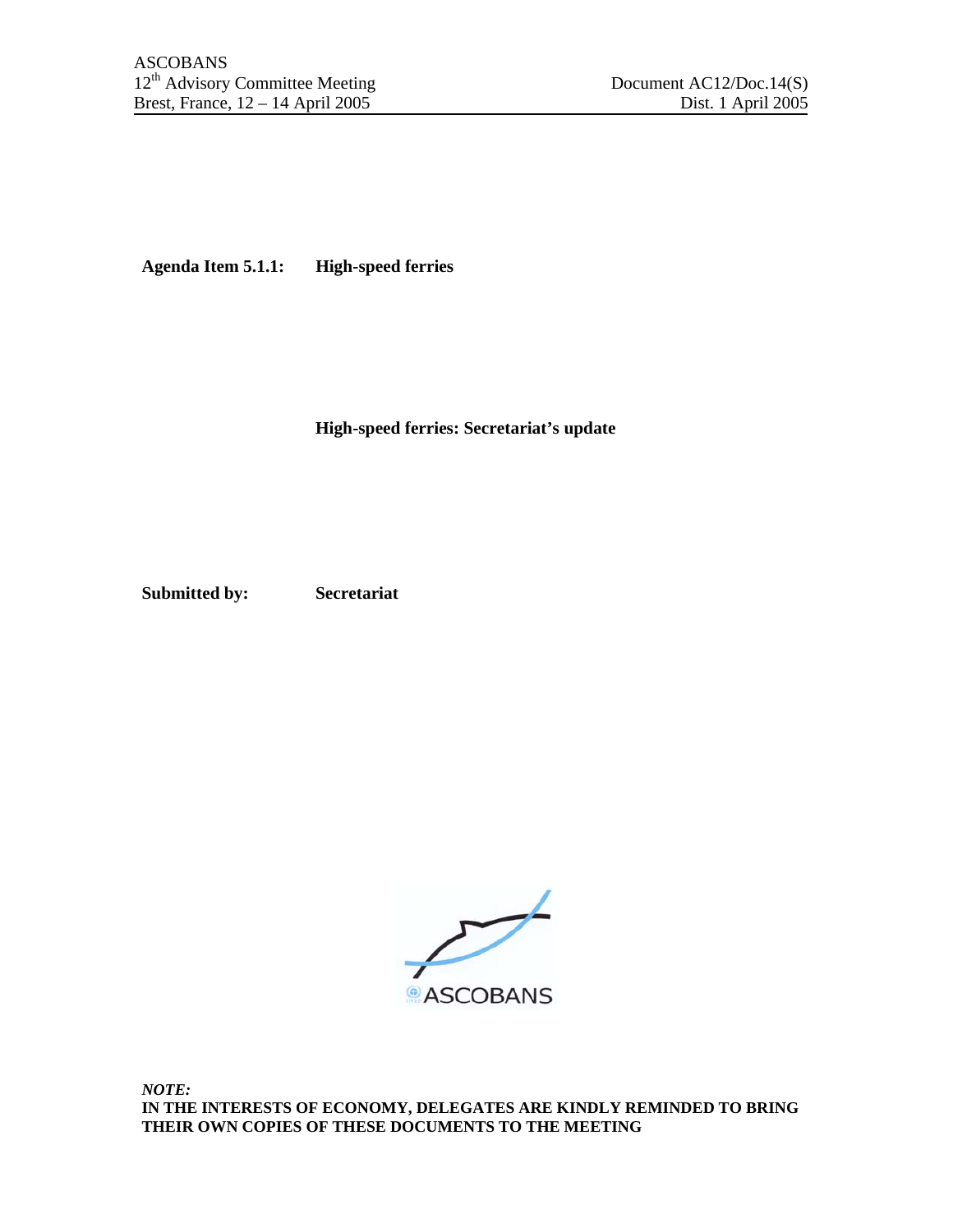## **High-Speed Ferries: Secretariat's Update**

At its  $7<sup>th</sup>$  Meeting in March 2000, the Advisory Committee asked the Secretariat to continue monitoring information on high-speed ferries and their potential impact on small cetaceans (cf. AC7 Report, P. 8). The AC agreed that the following definition of high-speed ferries should be used: *All types of vessels (including hovercraft) capable of travelling at speeds in excess of 30 knots*. The data on high-speed ferry connections submitted by Parties and Range States in response to the Secretariat's questionnaire are compiled in the attached table.

As in previous years only six Parties reported consequently. No reports were received from Non-Party Range States. This compilation covers only parties of the Agreement area and the information received for certain regions is likely to be incomplete. A comparison between this year's report and those of previous years is therefore of limited use since trends cannot be established.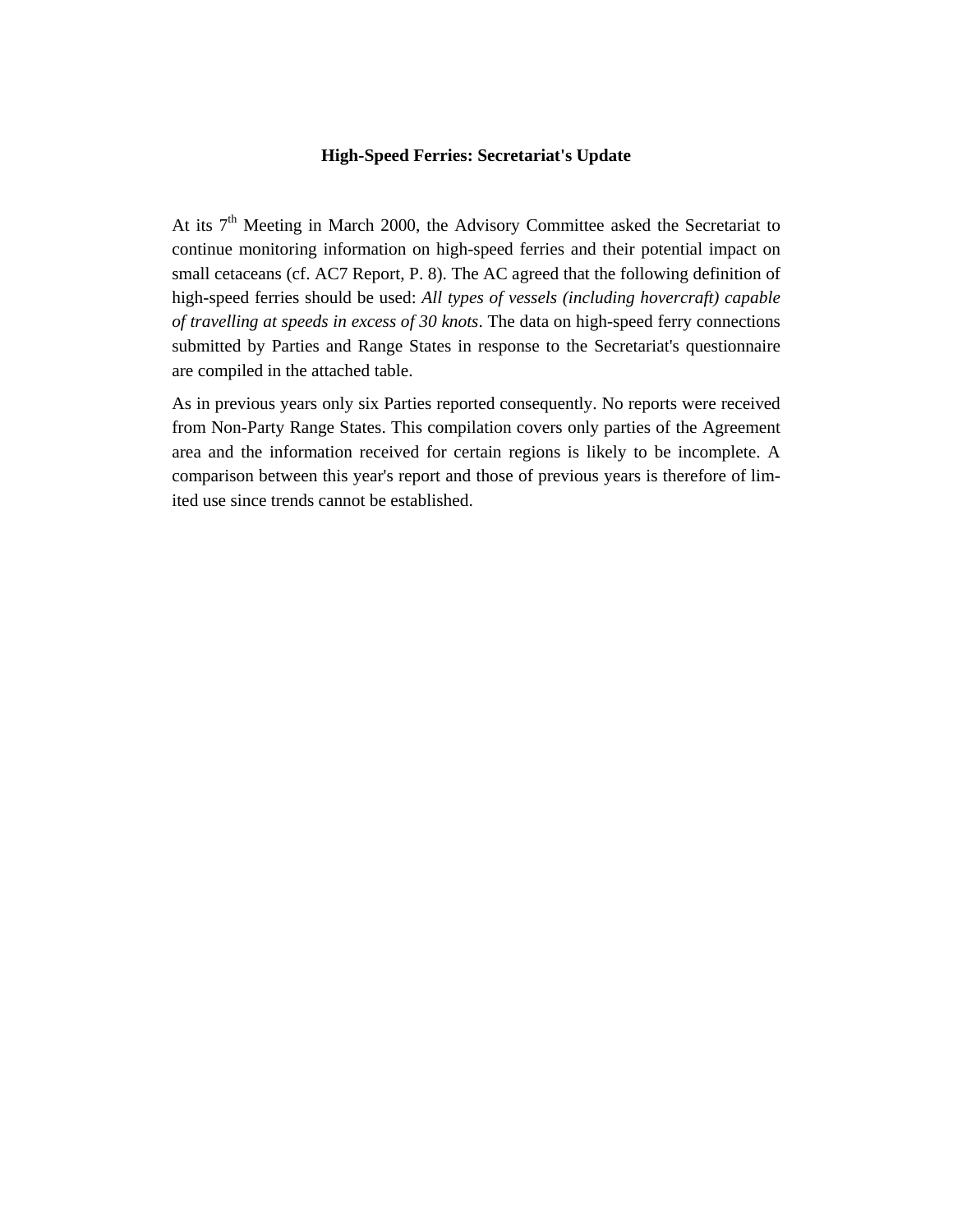| Name/type of craft                          | Route (return)                        | Round<br>trips/day                                 | <b>Speed</b><br>(kph/knots)     | Capacity<br>(passengers/cars)                                              | Size/tonnage | <b>Engine power</b>           |
|---------------------------------------------|---------------------------------------|----------------------------------------------------|---------------------------------|----------------------------------------------------------------------------|--------------|-------------------------------|
| <b>Baltic Sea</b>                           |                                       |                                                    |                                 |                                                                            |              |                               |
| <b>Tallink Autoexpress</b><br>1/catamaran   | Helsinki ⇔ Tallinn                    | $\overline{2}$                                     | 34 knots                        | 556/150                                                                    |              |                               |
| <b>Tallink Autoexpress</b><br>2 / catamaran | Helsinki ⇔ Tallinn                    | $\overline{2}$                                     | 34 knots                        | 660/175                                                                    |              |                               |
| <b>Tallink Autoexpress</b><br>3 / catamaran | Helsinki ⇔ Tallinn                    | $\overline{2}$                                     | 34 knots                        | 580/175                                                                    |              |                               |
| Nordic Jet / catamaran                      | Helsinki ⇔ Tallinn                    | 3.5                                                | 38/40.5 knots                   | 428/55 or<br>38 cars +2 buses                                              | 120 tons     | 2 x 7 200 kW                  |
| Baltic Jet / catamaran                      | Helsinki $\Leftrightarrow$ Tallinn    | 3.5                                                | 38/40.5 knots                   | $\overline{428/55}$ or<br>38 cars +2 buses                                 | 120 tons     | 2 x 7 200 kW                  |
| Super Sea Cat Four /<br>catamaran           | Helsinki ⇔ Tallinn                    |                                                    | 38 (max. 42)<br>knots           | $707/140$ cars + 4<br>buses                                                |              |                               |
| Super Sea Cat Three /<br>catamaran          | Helsinki ⇔ Tallin                     | 5-7 (to-<br>gether with<br>Super Sea<br>Cat Four)  | 38 (max. 42)<br>knots           | $671/140$ cars + 4<br>buses                                                |              |                               |
| Finnjet / ship                              | Rostock - Tallinn - St. Petersburg    | $\overline{2}$                                     | Gas turbine 30,5<br>Diesel 18   | 1781/395                                                                   |              | 55 000 kW/11 520 kW           |
| Jaanika / hydrofoil                         | Helsinki ⇔ Tallinn                    | 8 (together<br>with Laura<br>and Linda<br>Express) | 38 knots                        | 192                                                                        |              | 2 x 2 200 kW                  |
| Laura / hydrofoil                           | Helsinki ⇔ Tallinn                    |                                                    | 38 knots                        | 182                                                                        |              | 2 x 2 200 kW                  |
| Linda Express / foilcat                     | Helsinki ⇔ Tallinn                    |                                                    | 55                              | 286                                                                        |              | 4 x 1700 kW                   |
| Superfast VII and VIII                      | Helsinki ⇔ Rostock                    | 0.5                                                | 27.1/max. 30.4                  | 626/661 cars or 82<br>cards $+98$ 18m-<br>trailers or 110 16m-<br>trailers | 30/285 GRT   | 3 x 2 000 kW, 2x 2 100<br>kVA |
| Superfast VII and VIII                      | Rostock $\Leftrightarrow$ Hanko (FIN) | $\mathbf 1$                                        | 56/30 (both<br>ships identical) | 626                                                                        | 30/285 GRT   | 46.080 HP                     |

## **Overview of High-Speed Ferry routes in the ASCOBANS area and adjacent waters in 2004**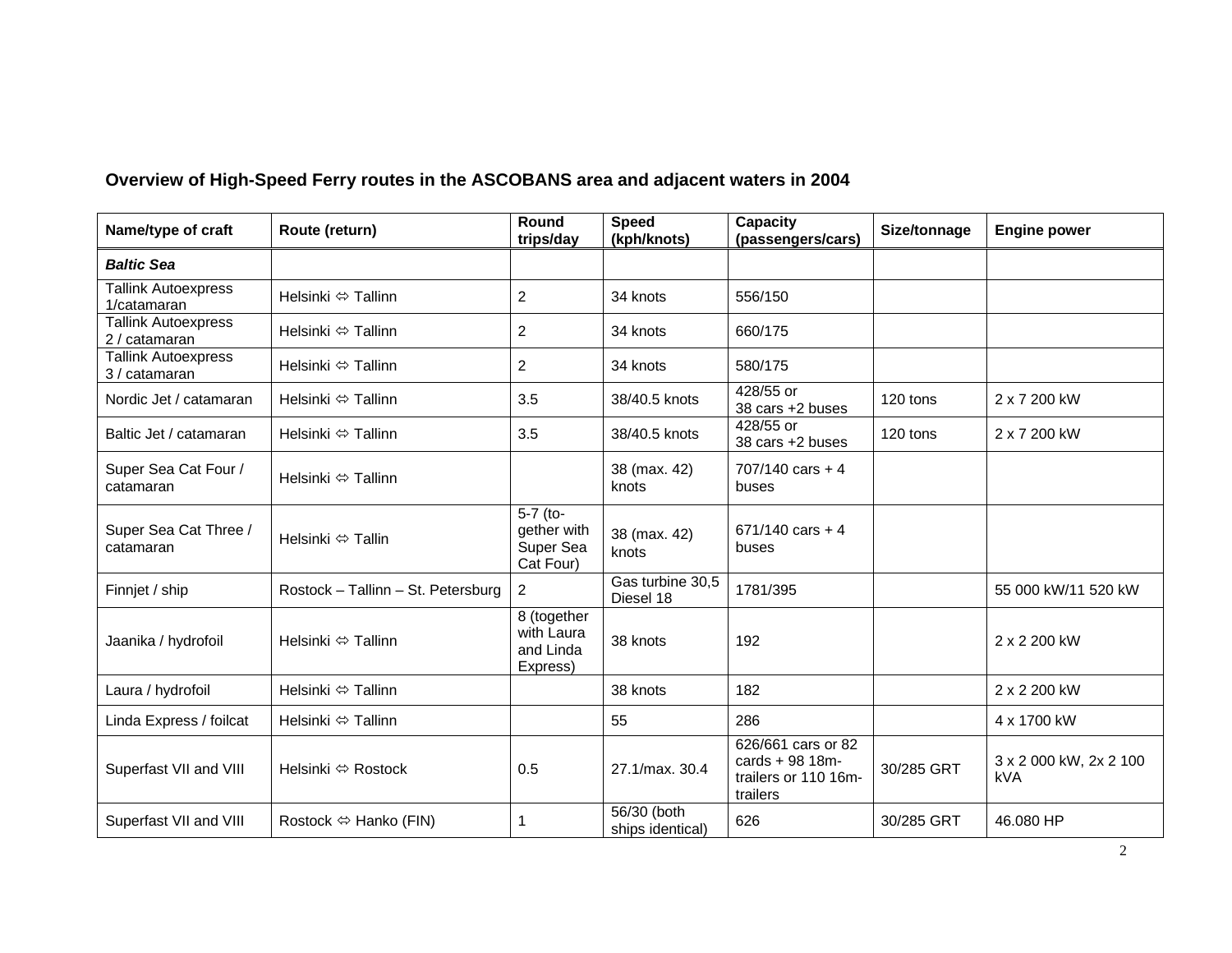| <b>HSC Gotland</b>                                     | Nynäshamn ⇔ Visby                                 | $2 - 4$                                                                                                                                                                                    | 35 knots       | 700/140           | 5632/450 | 28 000 kW    |
|--------------------------------------------------------|---------------------------------------------------|--------------------------------------------------------------------------------------------------------------------------------------------------------------------------------------------|----------------|-------------------|----------|--------------|
| HSC Delphin <sup>1</sup>                               | Trelleborg $\Leftrightarrow$ Rostock              | $\overline{2}$                                                                                                                                                                             | 37.5           | 600/175           | 5541/346 | 32 172 HK    |
| HSC Delphin <sup>2</sup>                               | Rostock ⇔ Trelleborg                              | 1 (Mo-Thu,<br>$22^{nd}$ Mar $-$<br>$13^{\text{th}}$ May<br>and $6th$<br>$Sept - 19th$<br>Dec)<br>2 (Fri-Su,<br>$19^{th}$ Mar –<br>$9th$ May)<br>$2(14^{\text{th}}-5^{\text{th}})$<br>Sept) | 67/36          | 600               |          | 24 000 KW    |
| <b>English Channel</b>                                 |                                                   |                                                                                                                                                                                            |                |                   |          |              |
| Express (Incat 91)                                     | Portsmouth ⇔ Cherbourg<br>(2 april -30 september) | 2 (majority)<br>3 (8 days<br>only)                                                                                                                                                         | 40 knots       | 868 PAX, 225 Cars | 5902 GT  | 28 800 kW    |
| Max Mols (Incat 91)                                    | Portsmouth ⇔ Caen<br>(2 April - 30 September)     | 2 (peak<br>periods)<br>1 (remain-<br>der)                                                                                                                                                  | 40 knots       | 770 PAX, 220 cars | 5617 GT  | 28320 kw     |
| <b>Island Express</b>                                  | Ryde ⇔ Southsea                                   | 15                                                                                                                                                                                         | Up to 45 knots | 95                | 102 GT   | 2.600 hp     |
| Freedom - 90                                           | Ryde ⇔ Southsea                                   | 15                                                                                                                                                                                         | Up to 45 knots | 95                | 102 GT   | 2.600 hp     |
| <b>Condor Express</b>                                  | Weymouth ⇔ Channel Islands ⇔<br>Poole             | $\overline{2}$                                                                                                                                                                             | 40 knots       | 800/185           | 5005     | <b>28 Mw</b> |
| <b>Condor Vitesse</b>                                  | Poole⇔ Cherbourg⇔ Poole⇔ St<br>Malo⇔ Poole        | $\mathbf{1}$                                                                                                                                                                               | 40 knots       | 800/185           | 5005     | <b>28 Mw</b> |
| Condor 10                                              | St Malo $\Leftrightarrow$ Channel Islands         | $\mathbf{3}$                                                                                                                                                                               | 36 knots       | 600 / 84          | 3000     | <b>20 Mw</b> |
| <b>Fastcat Ryde</b><br>Passenger - high speed<br>craft | Portsmouth harbour ⇔ Ryde Pier<br>Head            | Up to 19                                                                                                                                                                                   | 34 knots       | 361 PAX           | 478 GT   | 4 000 kW     |

<sup>1</sup> Information provided by Sweden

<sup>2</sup> Information provided by Germany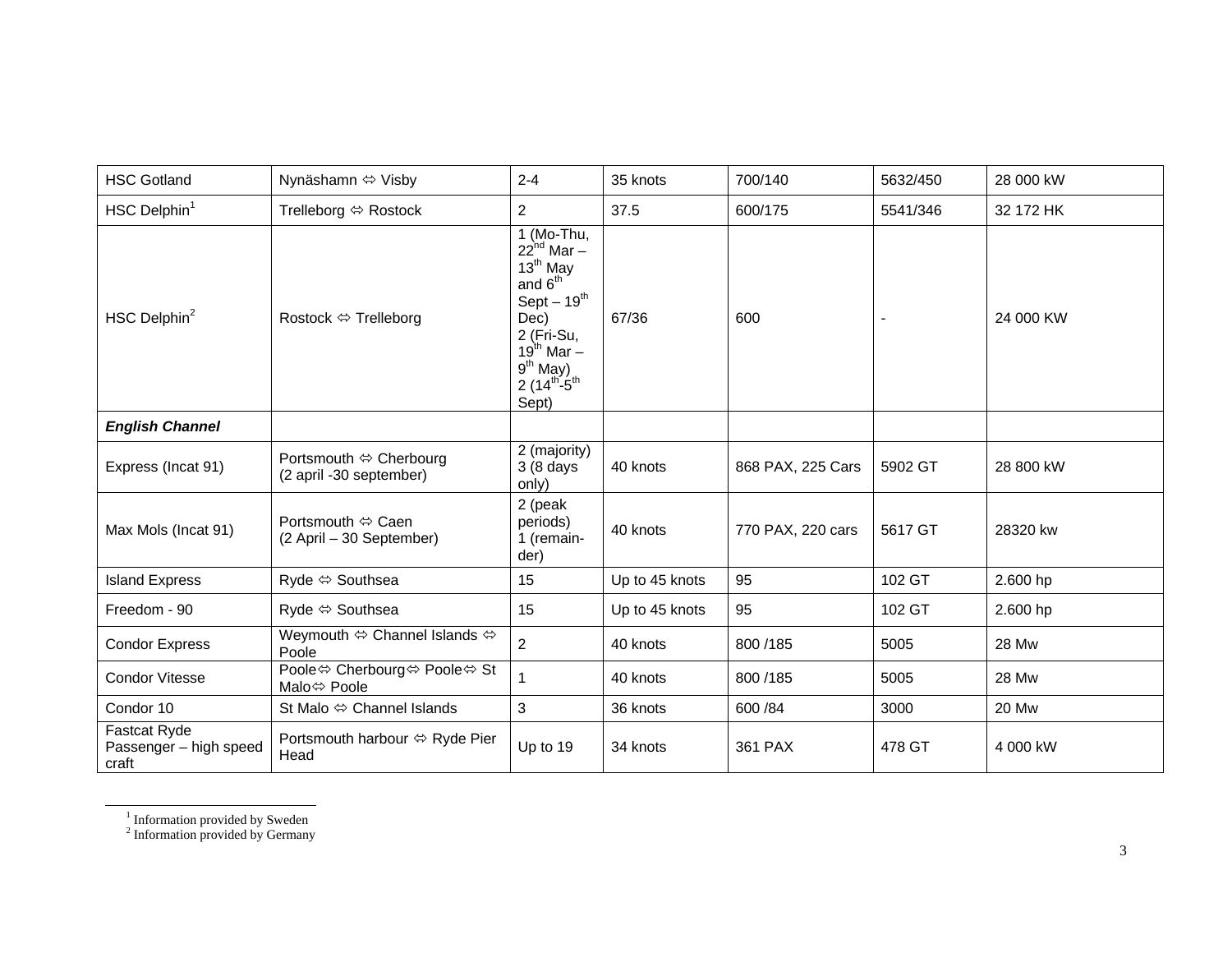| <sup>=</sup> astcat Shankun<br>high speed<br>Passenger<br>craft | Portsmouth harbour $\Leftrightarrow$ Ryde Pier<br>Head | up to 19 | -34<br>knots | 361<br>passengers | 482 GT | 4 000 kW |
|-----------------------------------------------------------------|--------------------------------------------------------|----------|--------------|-------------------|--------|----------|
|-----------------------------------------------------------------|--------------------------------------------------------|----------|--------------|-------------------|--------|----------|

| <b>Irish Sea</b>                                                    |                                                                                                                                               |                                                                                    |          |                                                                                                                                                         |                                                                                                                      |          |
|---------------------------------------------------------------------|-----------------------------------------------------------------------------------------------------------------------------------------------|------------------------------------------------------------------------------------|----------|---------------------------------------------------------------------------------------------------------------------------------------------------------|----------------------------------------------------------------------------------------------------------------------|----------|
| Superseacat two                                                     | Liverpool – Dublin (Isle of Man)                                                                                                              | 2                                                                                  | 35       | 694 PAX, 140 cars                                                                                                                                       | 4662 GT                                                                                                              | 27500kw  |
| Sea Cat Isle of Man                                                 | Isle of Man ⇔ Liverpool,<br>Heysham, Belfast, Dublin                                                                                          | Up to 4                                                                            | 33 knots | 516 PAX /75 cars                                                                                                                                        | 3003 GT                                                                                                              | 17160 kW |
| Stena Explorer<br>Category B<br><b>Multihull</b><br>Passenger Craft | Holyhead $\Leftrightarrow$ Dun Laoghaire                                                                                                      | 3                                                                                  | 40       | 1500 PAX, 354<br>cars if no freight<br>carried. Max. 1904<br>lane meters avail-<br>able for cars.<br>Max. 866 lane me-<br>ters available for<br>freight | LOA 107.81 m<br>Breadth 40 m<br>Moulded<br>Depth 12.5 m<br>19638 GT<br>Net Tonnage<br>5892<br>Displacement<br>4093 t | 80905 kw |
| Stena Lynx III<br>Category B<br><b>Multihull</b><br>Passenger Craft | <b>Fishguard to Rosslaire</b><br><b>IMPORTANT NOTE</b><br>This vessel is owned by Stena<br>Line but operated by Northern<br>Marine Management | 4 (Seasonal<br>operation<br>April-Sep-<br>tember only)                             | 37       | 627 PAX, 1470<br>cars                                                                                                                                   | LOA 63 m<br>Breadth 26 m<br>Moulded<br>Depth 3.44 m<br>4113 GT<br>Net Tonnage<br>1100<br>Displacement<br>1100t       | 80905 kw |
| Jonathan Swift                                                      | Holyhead ⇔ Dublin                                                                                                                             | 3 (with a $4^{\text{th}}$<br>run on Sa-<br>turday's du-<br>ring July and<br>August | 40 knots | 800/200                                                                                                                                                 | 5989 GT<br>1796 Net ton-<br>nage<br>86.6 m long                                                                      | 40 000hp |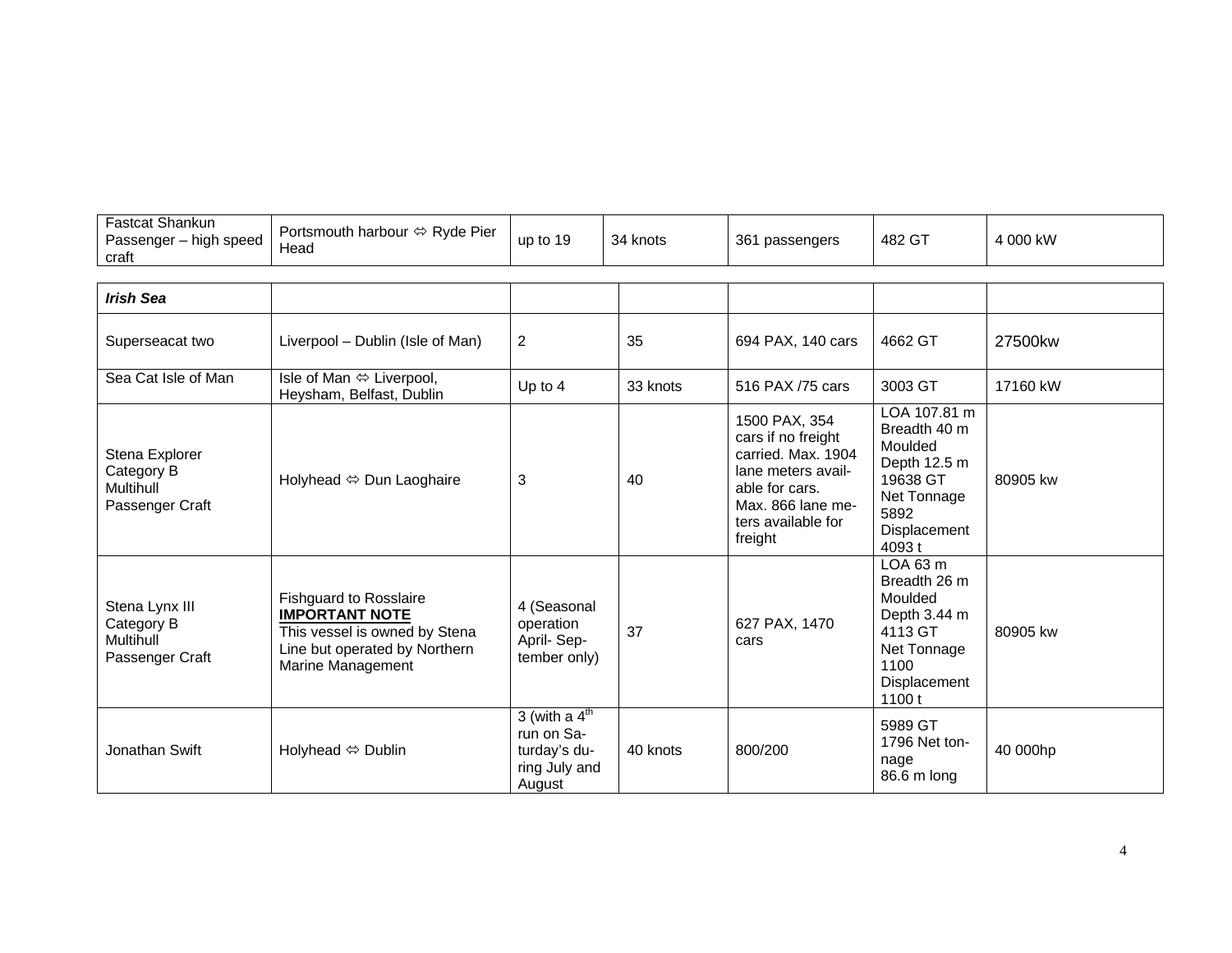| Stena Voyager<br>Category B<br>Multihall<br>Passenger Craft | Stranraer $\Leftrightarrow$ Belfast                                                            | 5 (weekdays)<br>4 (weekends) | 40 knots | 1500 PAX, 354<br>cars if no freight<br>carried. Max. 1904<br>lane meters avail-<br>able for cars. Max.<br>866 lane meters<br>available for freight | LOA 107.81 m<br>Breadth 40 m<br>Moulded depth<br>$12.5 \text{ m}$<br>GT 19638<br>Net tonnage<br>5892 t<br>Displacement<br>4093 t | 80896 kw |
|-------------------------------------------------------------|------------------------------------------------------------------------------------------------|------------------------------|----------|----------------------------------------------------------------------------------------------------------------------------------------------------|----------------------------------------------------------------------------------------------------------------------------------|----------|
| <b>Superstar Express</b><br>(Austal 82)                     | Larne $\Leftrightarrow$ Cairnryan<br>Larne $\Leftrightarrow$ Troon<br>(8 April – 19 September) | $\overline{2}$               | 38       | 850 PAX, 175 cars                                                                                                                                  | 5517 GT                                                                                                                          | 26 00 kw |
| Express Incat 91<br>*Note 1 Vessel but 2 different<br>runs  | Larne $\Leftrightarrow$ Troon                                                                  | 2                            | 35       | 870/200                                                                                                                                            | 91 meter,<br>5902 GT                                                                                                             | 28800 kw |
| Express Incat 91<br>*Note 1 Vessel but 2 different<br>runs  | Larne (Northern Ireland) $\Leftrightarrow$<br>Cairnryan (Scotland)                             |                              | 35       | 870/200                                                                                                                                            | 91 meter,<br>5902 GT                                                                                                             | 28800 kw |

| <b>Kattegat and Belt Sea</b>           |                                  |         |            |                         |          |             |
|----------------------------------------|----------------------------------|---------|------------|-------------------------|----------|-------------|
| Cat-Link IV / Incat 046                | Århus ⇔ Odden                    | 8       | 42-44 knob |                         |          |             |
| Mai og Mie Mols<br>SWATH-type          | Odden $\Leftrightarrow$ Æbeltoft |         | 45-48 knob | 450 persons<br>120 cars | 984 ton  | 16860 HK    |
| HSS Stena Carisma <sup>3</sup>         | Gothenburg ⇔ Frederikshavn       | $2 - 3$ | 40 knots   | 900/210                 | 8631/480 | 44 000 HK   |
| HSS 900/Stena Caris-<br>ma '           | Göteborg ⇔ Frederikshavn         |         | 38 knots   | 900/200                 | 480      | 34 000 kW   |
| H/F Villum Clausen<br>Auto Ekspress 86 | Rönne-Ystad (Sverige)            | 11/2    | 48 knots   | 1055/165                |          | 2x18,000 kW |
| <b>HSC Villum Clausen</b>              | Ystad-Rönne                      | 2       | 41 knots   | 1037/186                | 6402/485 | 36,000 kW   |
|                                        |                                  |         |            |                         |          |             |

<sup>&</sup>lt;sup>3</sup> Information provided by Sweden

<sup>&</sup>lt;sup>4</sup> Information provided by Denmark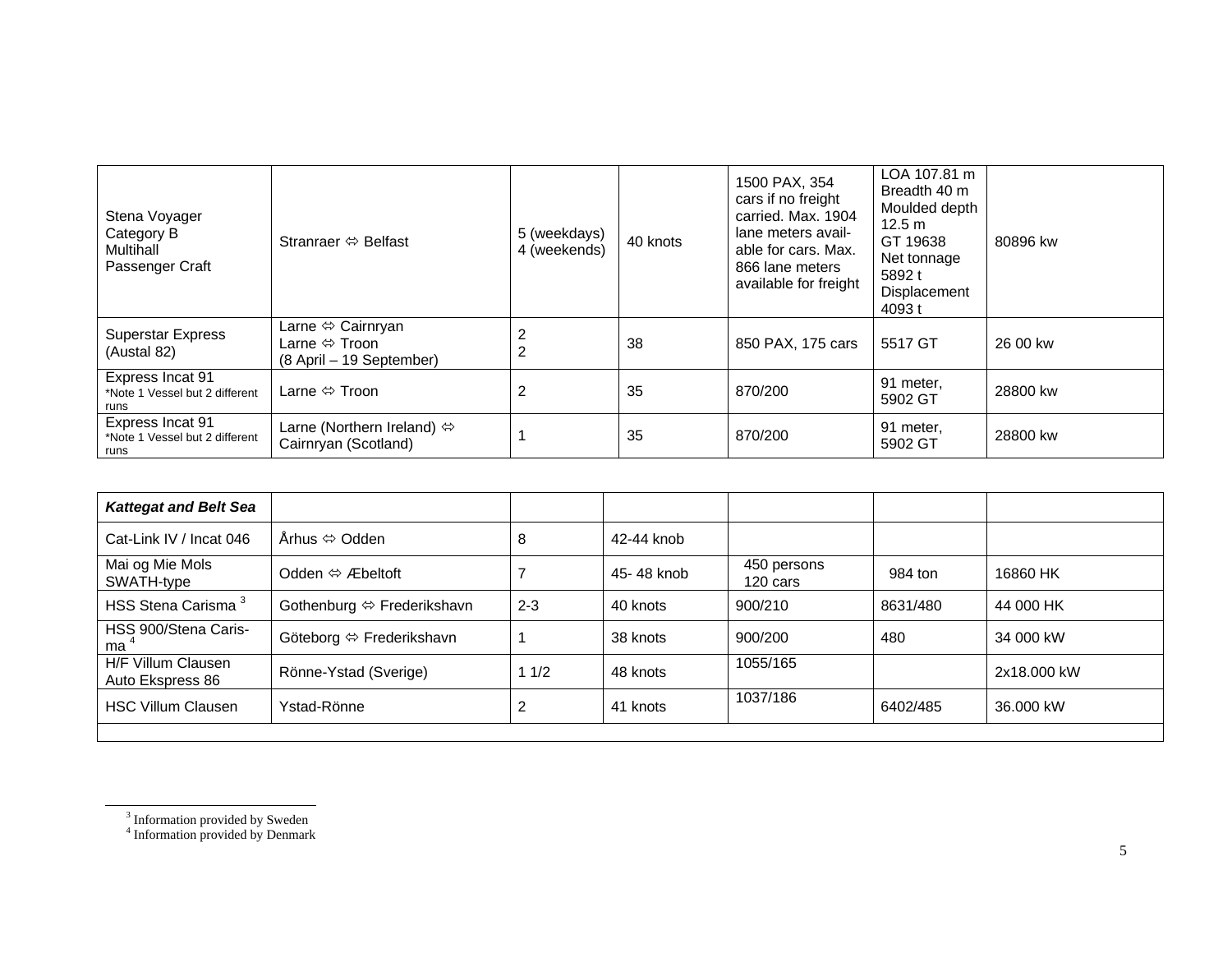| <b>North Sea</b>                                |                                          |                                           |                                       |                          |                |           |
|-------------------------------------------------|------------------------------------------|-------------------------------------------|---------------------------------------|--------------------------|----------------|-----------|
| Silvia Ana L /DNV, 1A1<br>HSLC Car ferry AR1 EO | Hirtshals $\Leftrightarrow$ Kristiansand |                                           | 40 knob                               | 1036 persons<br>238 cars | 1846 ton       | 46100 HK  |
| <b>Adler Express</b>                            | Nordstrand-Hallig Hooge-Amrum-<br>Sylt   | 2 $(28th$ mar-<br>$31^{\text{st}}$ oct)   | 61/33 (actually<br>used speed: 45/24) | 420                      |                | 3.380 HP  |
| Cat No. 1                                       | Sylt $\Leftrightarrow$ Helgoland         | 1(23)<br>days/year,<br>April-Sep)         | 74/40 knots                           | 432                      |                | 12 633 HP |
| Cat No. 1                                       | Amrum ⇔ Helgoland                        | 1(32)<br>days/year,<br>April-Sep)         | 74/40 knots                           | 432                      | $\blacksquare$ | 12 633 HP |
| Cat No. 1                                       | Langeoog ⇔ Helgoland                     | 1 $(12)$<br>days/year,<br>Mar-Oct)        | 74/40 knots                           | 432                      | $\blacksquare$ | 12 633 HP |
| Cat No. 1                                       | Norderney ⇔ Helgoland                    | 1(50)<br>days/year,<br>Mar-Oct)           | 74/40 knots                           | 432                      |                | 12 633 HP |
| Cat No. 1                                       | Norddeich ⇔ Norderney ⇔<br>Helgoland     | 1(5<br>days/year,<br>Jun-Sep)             | 74/40 knots                           | 432                      |                | 12 633 HP |
| Cat No. 1                                       | Hooksiel ⇔ Helgoland                     | 1(64)<br>days/year,<br>April-Oct)         | 74/40 knots                           | 432                      |                | 12 633 HP |
| Cat No. 1                                       | Büsum $\Leftrightarrow$ Helgoland        | 1(17)<br>days/year<br>April-Sep)          | 74/40 knots                           | 432                      |                | 12 633 HP |
| Cat No. 1                                       | Foehr-Amrum-Hooksiel (one way)           | 1(4)<br>days/year<br>June-Sep)            | 74/40 knots                           | 432                      |                | 12 633 HP |
| Hanse Jet II                                    | Hamburg-Wedel ⇔ Cuxhaven ⇔<br>Helgoland  | 1 (daily, $5th$<br>Apr $-14^{th}$<br>May) | 67/36 knots                           | 342                      |                | 6 600 HP  |